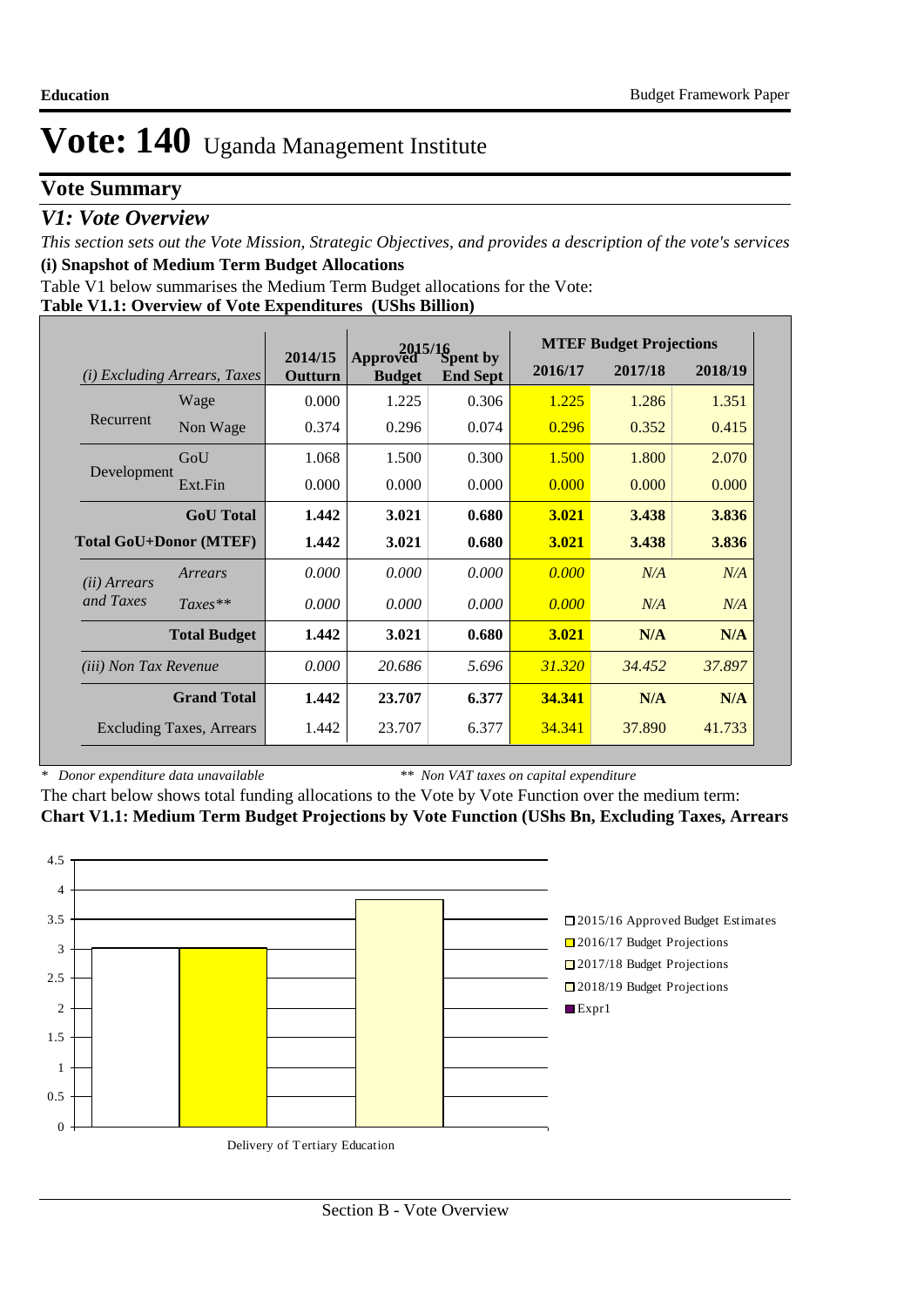## **Vote Summary**

#### **(ii) Vote Mission Statement**

*To excel in developing sustainable management capacity* The Vote's Mission Statement is:

### **(iii) Vote Outputs which Contribute to Priority Sector Outcomes**

The table below sets out the vote functions and outputs delivered by the vote which the sector considers as contributing most to priority sector outcomes.

| <b>Table V1.2: Sector Outcomes, Vote Functions and Key Outputs</b>  |                                                                                       |                                                                                       |  |  |  |  |  |  |
|---------------------------------------------------------------------|---------------------------------------------------------------------------------------|---------------------------------------------------------------------------------------|--|--|--|--|--|--|
| <b>Sector Outcome 1:</b>                                            | <b>Sector Outcome 2:</b>                                                              | <b>Sector Outcome 3:</b>                                                              |  |  |  |  |  |  |
| <b>Improved quality and relevancy of</b><br>education at all levels | <b>Improved</b> equitable access to education                                         | <b>Improved effectiveness and efficiency in</b><br>delivery of the education services |  |  |  |  |  |  |
| Vote Function: 07 51 Delivery of Tertiary Education                 |                                                                                       |                                                                                       |  |  |  |  |  |  |
| <i><b>Outputs Contributing to Outcome 1:</b></i>                    | <b>Outputs Contributing to Outcome 2:</b>                                             | <b>Outputs Contributing to Outcome 3:</b>                                             |  |  |  |  |  |  |
| <b>Outputs Provided</b>                                             | <b>Outputs Provided</b>                                                               | None                                                                                  |  |  |  |  |  |  |
| 075101 Teaching and Training                                        | 075103 Outreach                                                                       |                                                                                       |  |  |  |  |  |  |
|                                                                     | Capital Purchases                                                                     |                                                                                       |  |  |  |  |  |  |
|                                                                     | 075180 Construction and rehabilitation of<br>learning facilities (Universities)       |                                                                                       |  |  |  |  |  |  |
|                                                                     | 075181 Lecture Room construction and<br>rehabilitation (Universities)                 |                                                                                       |  |  |  |  |  |  |
|                                                                     | 075182 Construction and Rehabilitation<br>of Accomodation Facilities                  |                                                                                       |  |  |  |  |  |  |
|                                                                     | 075184 Campus based construction and<br>rehabilitation (walkways,<br>plumbing, other) |                                                                                       |  |  |  |  |  |  |

# *V2: Past Vote Performance and Medium Term Plans*

*This section describes past and future vote performance, in terms of key vote outputs and plans to address sector policy implementation issues.* 

### **(i) Past and Future Planned Vote Outputs**

#### *2014/15 Performance*

74% of the hostel rennovation completed, 59% of the classroom/office block completed, secured land for Gulu center, Completed the construction of the 3 temporary class room block , Paid salary to 191staff, Maintained and cleaned the compound

### *Preliminary 2015/16 Performance*

To complete the rennovation of the hostels, Continue the construction of the classroom/office block, Lobby for more funds from Government for capital development

### **Table V2.1: Past and 2016/17 Key Vote Outputs\***

| <i>Vote, Vote Function</i><br><b>Key Output</b>           | 2015/16<br><b>Approved Budget and</b><br><b>Planned outputs</b>                                                                 | 2016/17<br><b>Proposed Budget and</b><br><b>Planned Outputs</b> |                                                                                                  |  |  |  |  |  |  |
|-----------------------------------------------------------|---------------------------------------------------------------------------------------------------------------------------------|-----------------------------------------------------------------|--------------------------------------------------------------------------------------------------|--|--|--|--|--|--|
|                                                           | Vote: 140 Uganda Management Institute                                                                                           |                                                                 |                                                                                                  |  |  |  |  |  |  |
| <b>Vote Function: 0751 Delivery of Tertiary Education</b> |                                                                                                                                 |                                                                 |                                                                                                  |  |  |  |  |  |  |
| Output: 075101                                            | <b>Teaching and Training</b>                                                                                                    |                                                                 |                                                                                                  |  |  |  |  |  |  |
| <b>Description of Outputs:</b>                            | To enroll students to the tune of Registered 300 participants on<br>95%. Ensure total reduction of<br>students retaking papers. | Long courses                                                    | To enroll students to the tune of<br>95%. Ensure total reduction of<br>students retaking papers. |  |  |  |  |  |  |
| Performance Indicators:<br>No. students completing        | 4950                                                                                                                            | $\Omega$                                                        | 5445                                                                                             |  |  |  |  |  |  |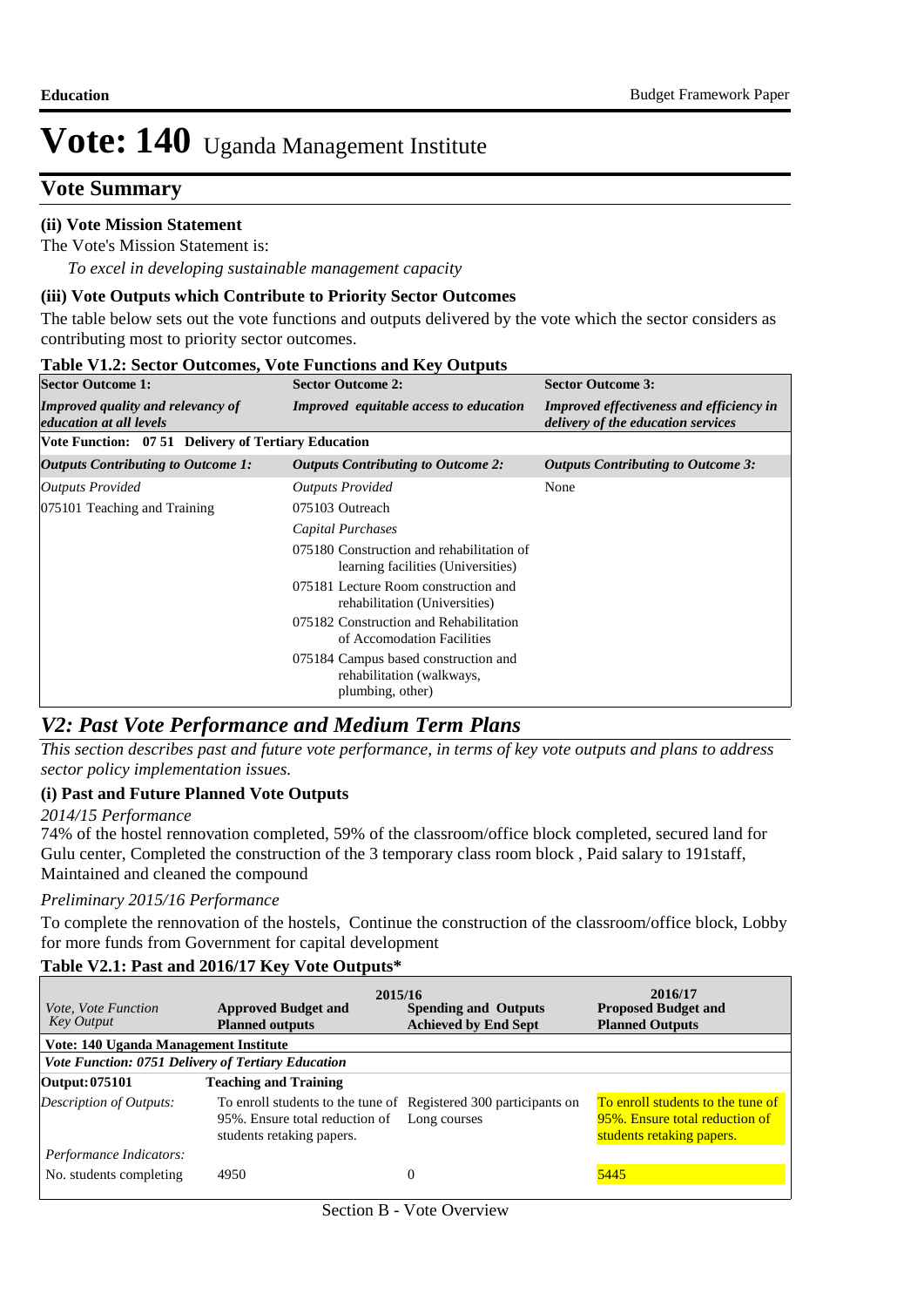## **Vote Summary**

| <i>Vote, Vote Function</i><br>Key Output | 2015/16<br><b>Approved Budget and</b><br><b>Planned outputs</b> |       | <b>Spending and Outputs</b><br><b>Achieved by End Sept</b> |       | 2016/17<br><b>Proposed Budget and</b><br><b>Planned Outputs</b> |        |
|------------------------------------------|-----------------------------------------------------------------|-------|------------------------------------------------------------|-------|-----------------------------------------------------------------|--------|
| courses                                  |                                                                 |       |                                                            |       |                                                                 |        |
| No. of participants enrolment 5518       |                                                                 |       | 300                                                        |       | 6069                                                            |        |
| Output Cost: UShs Bn:                    |                                                                 | 3.786 | UShs $Bn$ :                                                | 0.000 | <b>UShs Bn:</b>                                                 | 5.000  |
| <b>Vote Function Cost</b>                | $UShs$ $Bn$ :                                                   |       | 23.707 UShs Bn:                                            |       | 0.680 <i>UShs Bn:</i>                                           | 34.341 |
| <b>Cost of Vote Services:</b>            | UShs $Bn$ :                                                     |       | $23.707$ UShs Bn:                                          |       | $0.680$ UShs Bn:                                                | 34.341 |

*\* Excluding Taxes and Arrears*

#### *2016/17 Planned Outputs*

To complete the office/classroom block, To secure land for the both Mbale and Mbarara centers, To increase on the enrollment and reduction on retaking by the participants

#### **Table V2.2: Past and Medum Term Key Vote Output Indicators\***

|                                                               |                           |                                | 2015/16                              |                | <b>MTEF Projections</b> |         |  |
|---------------------------------------------------------------|---------------------------|--------------------------------|--------------------------------------|----------------|-------------------------|---------|--|
| Vote Function Key Output<br>Indicators and Costs:             | 2014/15<br><b>Outturn</b> | <b>Approved</b><br><b>Plan</b> | <b>Outturn by</b><br><b>End Sept</b> | 2016/17        | 2017/18                 | 2018/19 |  |
| Vote: 140 Uganda Management Institute                         |                           |                                |                                      |                |                         |         |  |
| Vote Function:0751 Delivery of Tertiary Education             |                           |                                |                                      |                |                         |         |  |
| No. of participants enrolment                                 |                           | 5518                           | 300                                  | 6069           | 6675                    | 7342    |  |
| No. students completing courses                               |                           | 4950                           | $\Omega$                             | 5445           | 5990                    | 6589    |  |
| No. of computer rooms constructed                             |                           | $\theta$                       | $\Omega$                             | 0              | $\Omega$                |         |  |
| No. of computer rooms rehabilitated                           |                           | $\Omega$                       | $\Omega$                             | $\Omega$       | $\Omega$                |         |  |
| No. of Libraries Constructed                                  |                           | $\Omega$                       | 0                                    |                | $\Omega$                |         |  |
| No. of Libraries Rehabilitated                                |                           | $\mathbf{0}$                   | $\theta$                             |                | $\Omega$                |         |  |
| No. of Science blocks/Laboratories<br>constructed             |                           | $\Omega$                       | $\Omega$                             | $\Omega$       | $\Omega$                |         |  |
| No. of Science blocks/Laboratories<br>rehabilitated           |                           | $\theta$                       | $\overline{0}$                       | $\overline{0}$ | $\mathbf{0}$            |         |  |
| No. of lecture rooms constructed                              |                           | $\Omega$                       | $\vert 0 \vert$                      | $\overline{0}$ | $\Omega$                |         |  |
| No. of lecture rooms rehabilitated                            |                           | $\mathbf{0}$                   | $\Omega$                             |                | $\Omega$                |         |  |
| No. of residential staff houses<br>constructed                |                           | $\mathbf{0}$                   | $\theta$                             | $\overline{0}$ | $\Omega$                |         |  |
| No. of residential staff houses<br>rehabilitated              |                           | $\theta$                       | $\Omega$                             | $\overline{0}$ | $\overline{0}$          |         |  |
| No. of student dormatories<br>constructed                     |                           | $\theta$                       | $\theta$                             | $\overline{0}$ | $\overline{0}$          |         |  |
| No. of student dormatories<br>rehabilitated                   |                           | $\Omega$                       | $\overline{0}$                       | $\overline{0}$ | $\Omega$                |         |  |
| No. of campus based infrastructure<br>developments undertaken |                           | $\theta$                       | $\vert 0 \vert$                      | $\overline{0}$ | $\Omega$                |         |  |
| <b>Vote Function Cost (UShs bn)</b>                           | 1.442                     | 23.707                         | 0.680                                | 34.341         |                         | 41.733  |  |
| <b>Cost of Vote Services (UShs Bn)</b>                        | 1.442                     | 23.707                         | 0.680                                | 34.341         |                         | 41.733  |  |

#### *Medium Term Plans*

Align UMI activities as a university with its mandate/ status of "other degree awarding ". Continue with the Renovation of hostel, perimeter fence, infrastructure for satelite centres, construct a 5 floor building and new car park as aper estates master plan. Procure a student information system and to develop the estates master plan for provision of classroom space and office space.

#### **(ii) Efficiency of Vote Budget Allocations**

Submission of performance reports to the MoFPED, Lobby for more funding as regards to the completion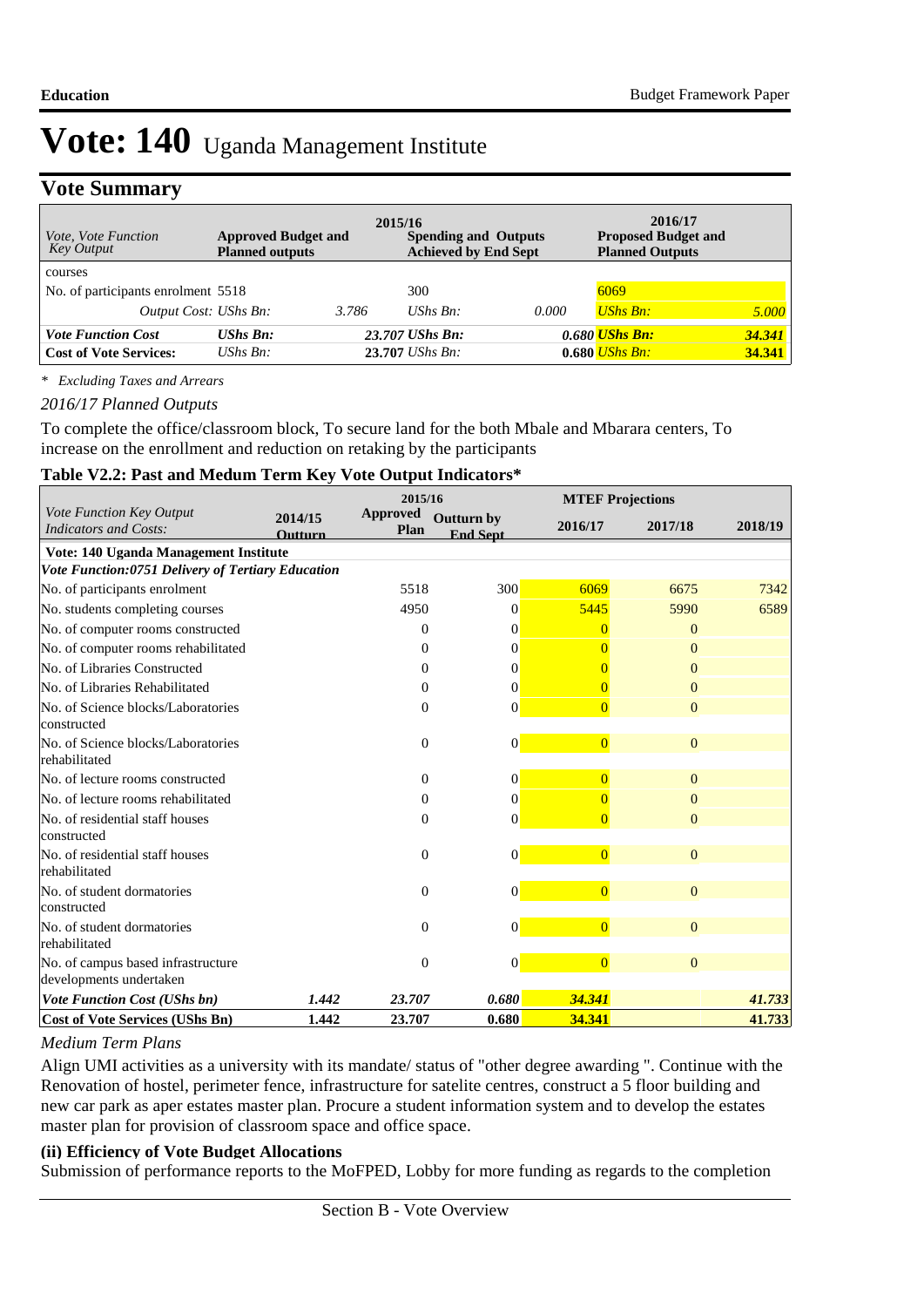### **Vote Summary**

#### of the classroom/office block and holding of a budgeting conference.

#### **Table V2.3: Allocations to Key Sector and Service Delivery Outputs over the Medium Term**

|                                 | $(i)$ Allocation (Shs Bn) |     |                                 |     | $(ii)$ % Vote Budget |          |                                 |      |
|---------------------------------|---------------------------|-----|---------------------------------|-----|----------------------|----------|---------------------------------|------|
| <b>Billion Uganda Shillings</b> |                           |     | 2015/16 2016/17 2017/18 2018/19 |     |                      |          | 2015/16 2016/17 2017/18 2018/19 |      |
| <b>Key Sector</b>               | 3.8                       | 5.0 | 4.6                             | 4.1 | $16.0\%$             | $14.6\%$ | $12.0\%$                        | 9.8% |
| Service Delivery                | 3.8                       | 5.0 | 4.6                             | 4.1 | $16.0\%$             | $14.6\%$ | $12.0\%$                        | 9.8% |

#### N/A

#### **Table V2.4: Key Unit Costs of Services Provided and Services Funded (Shs '000)**

| <b>Unit Cost</b><br><b>Description</b>                                                                | Actual<br>2014/15 | <b>Planned</b><br>2015/16 | Actual<br>by Sept | <b>Proposed</b><br>2016/17 | <b>Costing Assumptions and Reasons for</b><br>any Changes and Variations from Plan                                                                                                                |
|-------------------------------------------------------------------------------------------------------|-------------------|---------------------------|-------------------|----------------------------|---------------------------------------------------------------------------------------------------------------------------------------------------------------------------------------------------|
|                                                                                                       |                   |                           |                   |                            |                                                                                                                                                                                                   |
| Vote Function: 0751 Delivery of Tertiary Education                                                    |                   |                           |                   |                            |                                                                                                                                                                                                   |
| Average monthly cost<br>of teaching 1 student                                                         |                   |                           |                   |                            | -Teachers salaries, Classroom overhead<br>costs, Teaching aids and scholastic<br>materials, Library facilities, other direct<br>training costs, Canteen, security and<br>medical services.        |
| Average monthly cost<br>of staff costs and<br>payroll (Teaching and<br>Non teaching)                  |                   |                           |                   |                            | Basic salaries, other employee<br>allowances, NSSF, PAYE, gratuity<br>contributions, benefits, extra workload.                                                                                    |
| Average monthly cost<br>of administration<br>running of the Institute<br>and other overhead<br>costs. |                   |                           |                   |                            | Electricity, Water, telephones, finance<br>costs, internet services, building repairs<br>and maintainance, motor vehicle running<br>costs, travel costs and related<br>allowances. Training costs |

#### **(iii) Vote Investment Plans**

Funding is at 52% according to the medium term buget of 0.75bn and at 26% of the total annual budget of 1.5bn

#### **Table V2.5: Allocations to Capital Investment over the Medium Term**

|                                           | $(i)$ Allocation (Shs Bn) |      |                                 | $(ii)$ % Vote Budget |           |           |                                 |          |
|-------------------------------------------|---------------------------|------|---------------------------------|----------------------|-----------|-----------|---------------------------------|----------|
| <b>Billion Uganda Shillings</b>           |                           |      | 2015/16 2016/17 2017/18 2018/19 |                      |           |           | 2015/16 2016/17 2017/18 2018/19 |          |
| Consumption Expendture (Outputs Provided) | 17.51                     | 25.1 | 26.2                            | 30.0                 | $73.8\%$  | $73.2\%$  | 69.1%                           | 71.9%    |
| Investment (Capital Purchases)            | 6.2                       | 9.2  | 11.7                            | 11.7                 | $26.2\%$  | $-26.8\%$ | $30.9\%$                        | $28.1\%$ |
| <b>Grand Total</b>                        | 23.7                      | 34.3 | 37.9                            | 41.7                 | $100.0\%$ | $100.0\%$ | $100.0\%$ $100.0\%$             |          |

Secure land for both Mbarara and Mbale center, Purchase of ICT sotware, computers and licences, Construction of the classroom/office block

#### **Table V2.6: Major Capital Investments**

| <b>Project, Programme</b>                                          | 2015/16                                                                   |                                                                                                                                                                      | 2016/17                               |
|--------------------------------------------------------------------|---------------------------------------------------------------------------|----------------------------------------------------------------------------------------------------------------------------------------------------------------------|---------------------------------------|
| <b>Vote Function Output</b><br><b>UShs Thousand</b>                | <b>Approved Budget, Planned</b><br><b>Outputs (Quantity and Location)</b> | <b>Actual Expenditure and</b><br><b>Proposed Budget, Planned</b><br><b>Outputs (Quantity and Location)</b><br><b>Outputs by September</b><br>(Quantity and Location) |                                       |
| <b>Project 1106 Support to UMI infrastructure Development</b>      |                                                                           |                                                                                                                                                                      |                                       |
| 075172 Government<br><b>Buildings and</b><br><b>Administrative</b> | The Administration block<br>completed                                     | 80% of Hostel renovation<br>completed                                                                                                                                | The Administration block<br>completed |
| <b>Infrastructure</b>                                              |                                                                           | Hiatus state of the<br>Classroom/office block at 59%                                                                                                                 |                                       |
|                                                                    |                                                                           | Started on the construction of<br>the Gulu Centre                                                                                                                    |                                       |

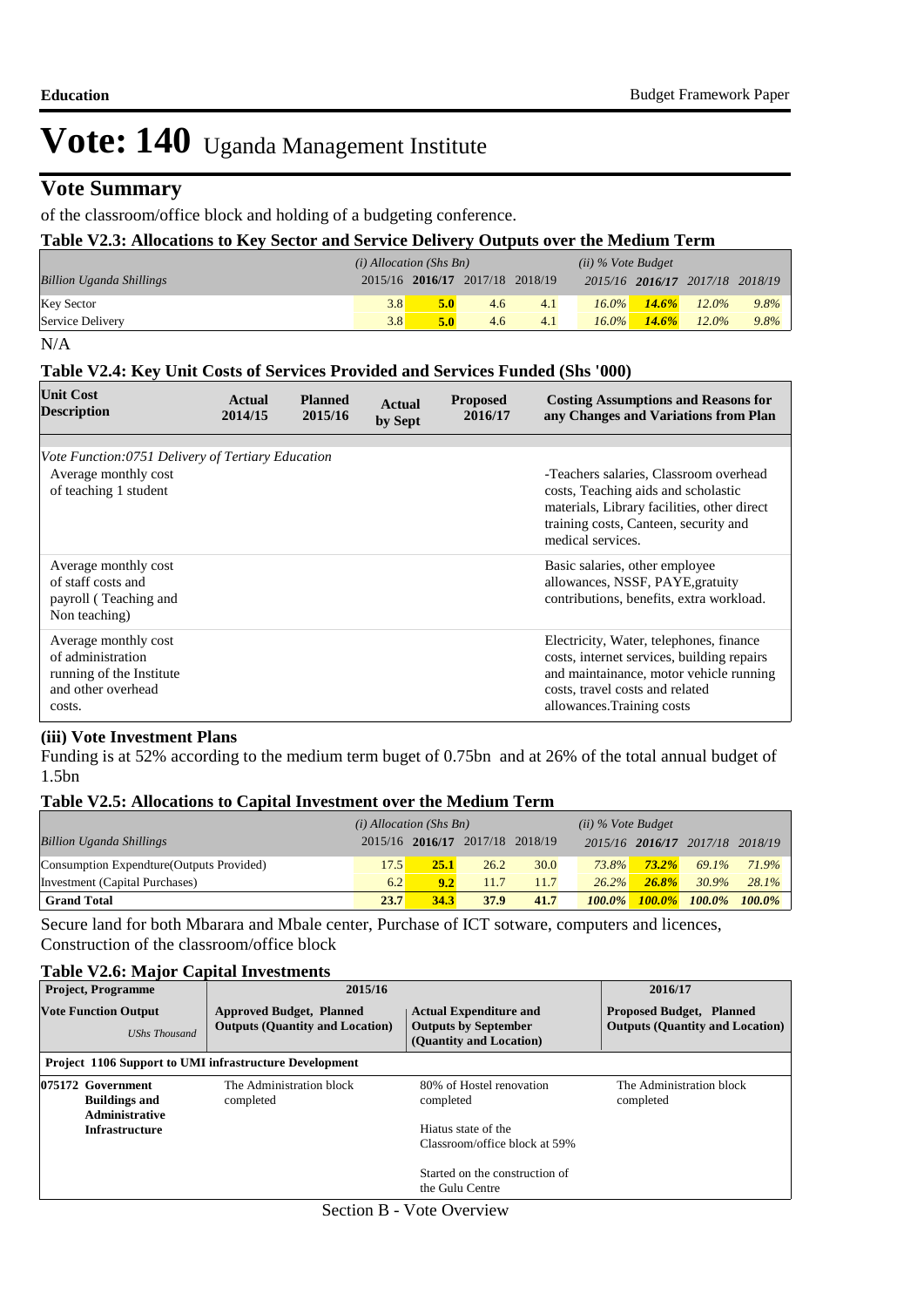# **Vote Summary**

| <b>Project, Programme</b>                                                                                        | 2015/16                                                                   |                                                                                         | 2016/17                                                                   |
|------------------------------------------------------------------------------------------------------------------|---------------------------------------------------------------------------|-----------------------------------------------------------------------------------------|---------------------------------------------------------------------------|
| <b>Vote Function Output</b><br><b>UShs Thousand</b>                                                              | <b>Approved Budget, Planned</b><br><b>Outputs (Quantity and Location)</b> | <b>Actual Expenditure and</b><br><b>Outputs by September</b><br>(Quantity and Location) | <b>Proposed Budget, Planned</b><br><b>Outputs (Quantity and Location)</b> |
| <b>Total</b>                                                                                                     | 1,500,000                                                                 | 300,000                                                                                 | 8,000,000                                                                 |
| <b>GoU</b> Development                                                                                           | 1,500,000                                                                 | 300,000                                                                                 | 1,500,000                                                                 |
| <b>External Financing</b>                                                                                        | 0                                                                         | 0                                                                                       | 0                                                                         |
| <b>NTR</b>                                                                                                       | 0                                                                         | 0                                                                                       | 6,500,000                                                                 |
| 075176 Purchase of Office<br>ICT equipment and software<br>and ICT Equipment,<br>purchased<br>including Software |                                                                           | Procured 4 fibre internet<br>modules and 28 UPS batteries                               | Procurement of computers for<br>computer labs and soft ware<br>licences   |
|                                                                                                                  |                                                                           | 1 server using IPA was installed                                                        |                                                                           |
| <b>Total</b>                                                                                                     | 4,719,919                                                                 | 0                                                                                       | 1,220,000                                                                 |
| <b>GoU</b> Development                                                                                           | 0                                                                         | 0                                                                                       | 0                                                                         |
| <b>External Financing</b>                                                                                        | 0                                                                         | 0                                                                                       | $\theta$                                                                  |
| <b>NTR</b>                                                                                                       | 4,719,919                                                                 | 0                                                                                       | 1,220,000                                                                 |

# **(iv) Vote Actions to improve Priority Sector Outomes**

#### **Table V2.7: Priority Vote Actions to Improve Sector Performance**

| 2015/16 Planned Actions:                                                                                          | 2015/16 Actions by Sept:                                                                      | 2016/17 Planned Actions:                                                                                       | <b>MT Strategy:</b>                                                                                                                                                                                                                  |
|-------------------------------------------------------------------------------------------------------------------|-----------------------------------------------------------------------------------------------|----------------------------------------------------------------------------------------------------------------|--------------------------------------------------------------------------------------------------------------------------------------------------------------------------------------------------------------------------------------|
| <b>Sector Outcome 0:</b>                                                                                          |                                                                                               |                                                                                                                |                                                                                                                                                                                                                                      |
| Vote Function: 0751 Delivery of Tertiary Education                                                                |                                                                                               |                                                                                                                |                                                                                                                                                                                                                                      |
| VF Performance Issue:                                                                                             | Inadequate training facilities                                                                |                                                                                                                |                                                                                                                                                                                                                                      |
| Completion of the renovation<br>expected to complete in the<br>3rd quarter of FY 2015/16                          | To complete the renovation in<br>3rd Quarter of FY 2015/16                                    | N/A                                                                                                            | -Continue with the<br>implementation of the<br>infrastructure master plan to<br>Construct new buildings to<br>provide classroom and office<br>space, renovate hostel and<br>staff quarters, ,install a<br>modern ICT infrastructure. |
|                                                                                                                   | Sector Outcome 1: Improved quality and relevancy of education at all levels                   |                                                                                                                |                                                                                                                                                                                                                                      |
| Vote Function: 07.51 Delivery of Tertiary Education                                                               |                                                                                               |                                                                                                                |                                                                                                                                                                                                                                      |
| <b>VF Performance Issue:</b>                                                                                      | Inadequate Classroom and office facilities                                                    |                                                                                                                |                                                                                                                                                                                                                                      |
| Complete the construction of<br>the Administration Block                                                          | To complete the construction<br>in 4th quarter of FY 2015/16                                  | To lobby for more funding<br>from Government                                                                   | completion of first phase of<br>the building.                                                                                                                                                                                        |
|                                                                                                                   | Sector Outcome 3: Improved effectiveness and efficiency in delivery of the education services |                                                                                                                |                                                                                                                                                                                                                                      |
| Vote Function: 07.51 Delivery of Tertiary Education                                                               |                                                                                               |                                                                                                                |                                                                                                                                                                                                                                      |
| <b>VF Performance Issue:</b>                                                                                      | Inadequate financial resources for capital development and staff attraction and/or retention  |                                                                                                                |                                                                                                                                                                                                                                      |
| Continue with lobbying for<br>the scholarships and sponsor<br>UMI ataff. Ranging from<br>PHDs, Masters, and PGDs. | To lobby for funds in 2nd<br>quarter of FY 2015/16                                            | Sponsor more staff for PhD<br>and other relevant<br>programmes so as to enhance<br>staff capacity development. | -Sponsor more staff for PhD<br>and other relevant<br>programmes so as to enhance<br>staff capacity development.                                                                                                                      |

## *V3 Proposed Budget Allocations for 2016/17 and the Medium Term*

*This section sets out the proposed vote budget allocations for 2016/17 and the medium term, including major areas of expenditures and any notable changes in allocations.* 

#### **Table V3.1: Past Outturns and Medium Term Projections by Vote Function\***

|                           |         | 2015/16 |                 | <b>MTEF Budget Projections</b> |
|---------------------------|---------|---------|-----------------|--------------------------------|
|                           | 2014/15 | Appr.   | <b>Spent by</b> |                                |
| Section B - Vote Overview |         |         |                 |                                |

N/A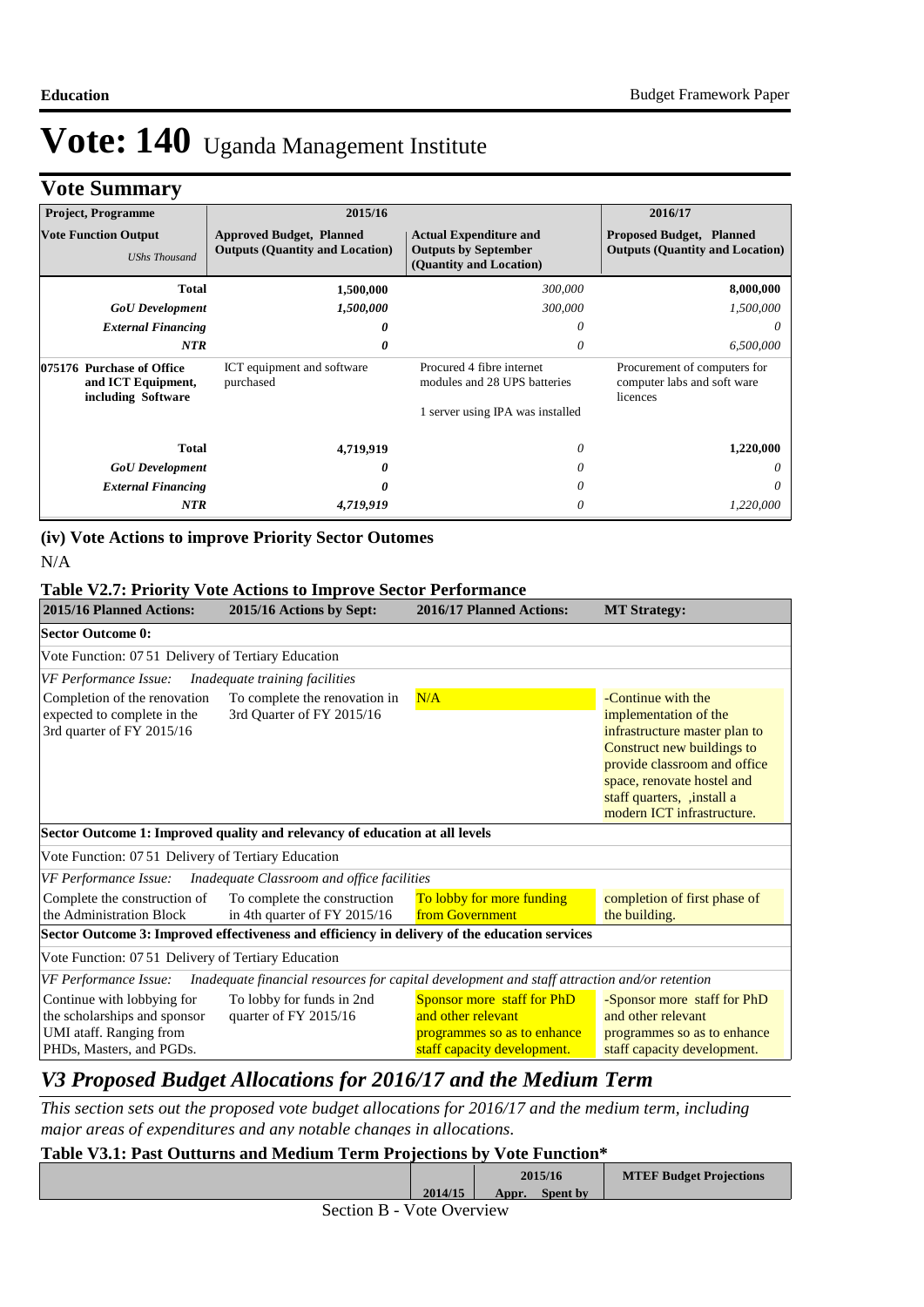# **Vote Summary**

| 1 VW DUMINIUM 1                       |         |               |                 |         |         |         |
|---------------------------------------|---------|---------------|-----------------|---------|---------|---------|
|                                       | Outturn | <b>Budget</b> | <b>End Sept</b> | 2016/17 | 2017/18 | 2018/19 |
| Vote: 140 Uganda Management Institute |         |               |                 |         |         |         |
| 0751 Delivery of Tertiary Education   | 1.442   | 23.707        | 0.680           | 34.341  | 37.890  | 41.733  |
| <b>Total for Vote:</b>                | 1.442   | 23.707        | 0.680           | 34.341  | 37.890  | 41.733  |

#### **(i) The Total Budget over the Medium Term**

Total Budget  $= 42.07$ bn

#### **(ii) The major expenditure allocations in the Vote for 2016/17**

Wage =  $1.225$ bn, Non Wage = 0.296, Capital Development = 1.5bn and NTR = 39.05bn

**(iii) The major planned changes in resource allocations within the Vote for 2016/17** N/A

#### **Table V3.2: Key Changes in Vote Resource Allocation**

|                                                                             | 2016/17                        |                                                                                                                       | <b>Changes in Budget Allocations and Outputs from 2015/16 Planned Levels:</b> | 2017/18 |                   | 2018/19                                   | <b>Justification for proposed Changes in</b><br><b>Expenditure and Outputs</b> |  |
|-----------------------------------------------------------------------------|--------------------------------|-----------------------------------------------------------------------------------------------------------------------|-------------------------------------------------------------------------------|---------|-------------------|-------------------------------------------|--------------------------------------------------------------------------------|--|
|                                                                             |                                |                                                                                                                       | Vote Function:0701 Delivery of Tertiary Education                             |         |                   |                                           |                                                                                |  |
| Output:                                                                     |                                |                                                                                                                       | 0751 01 Teaching and Training                                                 |         |                   |                                           |                                                                                |  |
| <b>UShs Bn:</b>                                                             |                                |                                                                                                                       | $1.214$ UShs Bn:                                                              |         | $0.766$ UShs Bn:  |                                           | <b>0.321</b> Low enrollment leads to low fees                                  |  |
| Due to the reduction of                                                     |                                | Due to the reduction of                                                                                               |                                                                               |         |                   | collected which leads to the reduction of |                                                                                |  |
| student intake                                                              |                                |                                                                                                                       | student intake                                                                |         |                   |                                           | salaries spent on associates hence                                             |  |
|                                                                             |                                |                                                                                                                       |                                                                               |         |                   |                                           | reducing the NSSF and other taxes so                                           |  |
|                                                                             |                                |                                                                                                                       |                                                                               |         |                   |                                           | since this contributes to the NDP, There<br>will be low figures                |  |
|                                                                             |                                |                                                                                                                       |                                                                               |         |                   |                                           |                                                                                |  |
| Output:                                                                     |                                |                                                                                                                       | 0751 02 Research, Consultancy and Publications                                |         |                   |                                           |                                                                                |  |
| <b>UShs Bn:</b>                                                             |                                |                                                                                                                       | $1.150$ UShs Bn:                                                              |         | $1.150$ UShs Bn:  |                                           | 1.150 Enhancement of Research and                                              |  |
| <b>Enhancement of Research</b>                                              |                                |                                                                                                                       |                                                                               |         |                   |                                           | innovation in the Institute as per their                                       |  |
| and innovation in the                                                       |                                |                                                                                                                       |                                                                               |         |                   |                                           | mandate                                                                        |  |
|                                                                             | Institute as per their mandate |                                                                                                                       |                                                                               |         |                   |                                           |                                                                                |  |
| Output:                                                                     |                                |                                                                                                                       | 0751 05 Administration and Support Services                                   |         |                   |                                           |                                                                                |  |
| <b>UShs Bn:</b>                                                             |                                |                                                                                                                       | $4.974$ UShs Bn:                                                              |         | 6.768 UShs Bn:    |                                           | <b>11.055</b> Multi-purpose block under construction                           |  |
|                                                                             |                                |                                                                                                                       | Need to provide funds for For recruitment of                                  |         |                   |                                           | to accommodate the teaching and non-                                           |  |
| the completion of the                                                       |                                | <b>Contract Contract Contract Contract Contract Contract Contract Contract Contract Contract Contract Contract Co</b> | additional staff                                                              |         |                   |                                           | teaching staff                                                                 |  |
| administration block                                                        |                                |                                                                                                                       |                                                                               |         |                   |                                           |                                                                                |  |
| 0751 76 Purchase of Office and ICT Equipment, including Software<br>Output: |                                |                                                                                                                       |                                                                               |         |                   |                                           |                                                                                |  |
| <b>UShs Bn:</b>                                                             |                                |                                                                                                                       | $-3.500$ UShs Bn:                                                             |         | $-4.120$ UShs Bn. |                                           | -4.120 Procure office and ICT equipment for                                    |  |
| <b>Procure office and ICT</b>                                               |                                | <b>Procure office and ICT</b>                                                                                         |                                                                               |         |                   | the newly constructed building            |                                                                                |  |
| equipment for the newly                                                     |                                | equipment for the newly                                                                                               |                                                                               |         |                   |                                           |                                                                                |  |
| constructed building                                                        |                                | constructed building                                                                                                  |                                                                               |         |                   |                                           |                                                                                |  |

### *V4: Vote Challenges for 2016/17 and the Medium Term*

*This section sets out the major challenges the vote faces in 2016/17 and the medium term which the vote has been unable to address in its spending plans.*

Inadquate classrooms which has led to low enrollment, Limmited funds

#### **Table V4.1: Additional Output Funding Requests**

| <b>Additional Requirements for Funding and</b><br><b>Outputs in 2016/17:</b>                       | <b>Justification of Requirement for</b><br><b>Additional Outputs and Funding</b>                                             |  |  |  |
|----------------------------------------------------------------------------------------------------|------------------------------------------------------------------------------------------------------------------------------|--|--|--|
| Vote Function:0705 Delivery of Tertiary Education                                                  |                                                                                                                              |  |  |  |
| 0751 05 Administration and Support Services<br>Output:                                             |                                                                                                                              |  |  |  |
| $UShs Bn:$<br>5.259                                                                                | UMI's contribution is aligned to sector outcomes as follows(1)                                                               |  |  |  |
| In order to improve performance, funds need to be increased<br>in order to ensure value for money. | Improved quality and relevancy of education at all levels (2)<br>Improved access to education (3) Improved effectiveness and |  |  |  |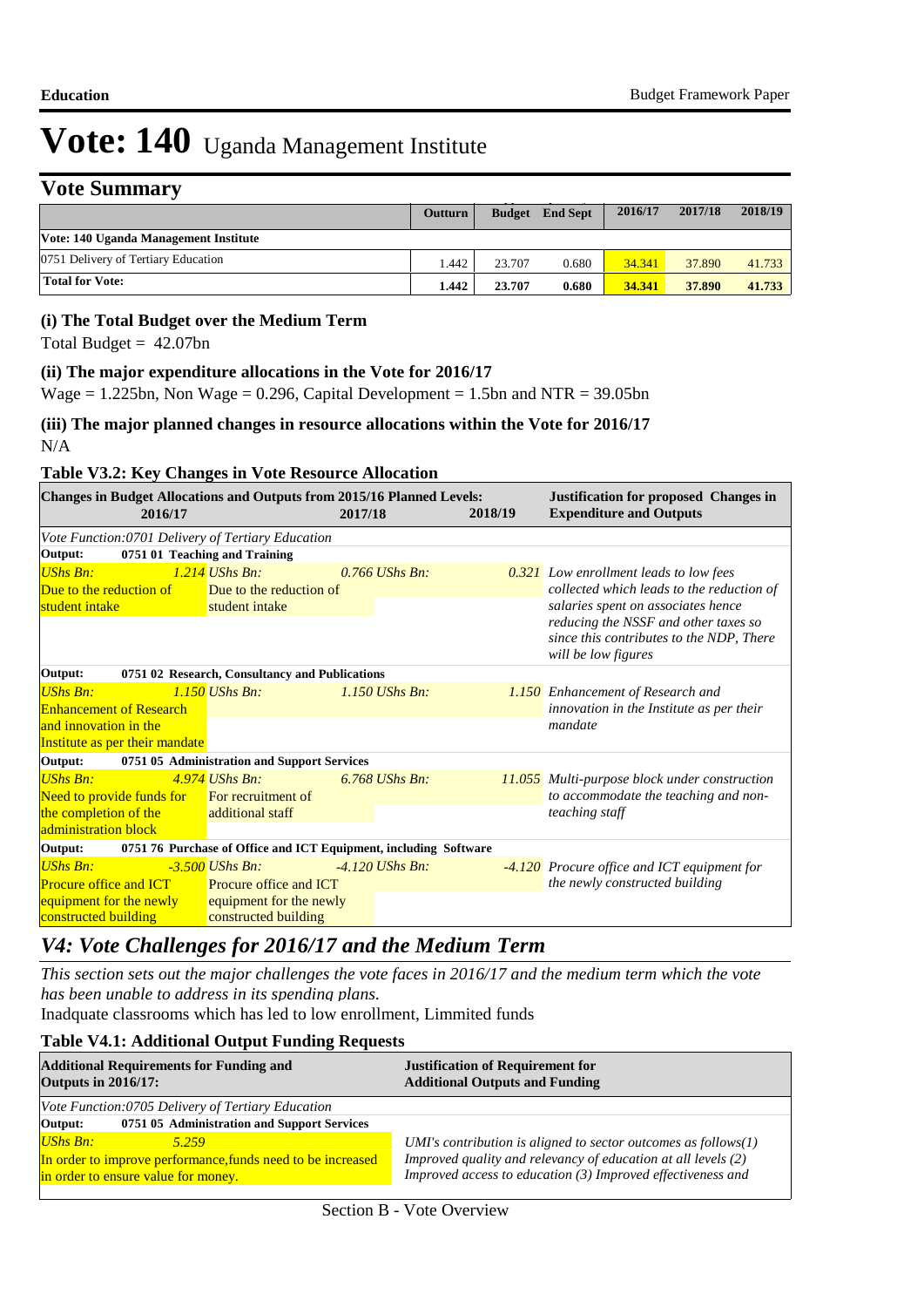# **Vote Summary**

| <b>Additional Requirements for Funding and</b><br><b>Outputs in 2016/17:</b>                         | <b>Justification of Requirement for</b><br><b>Additional Outputs and Funding</b>                                                                                                                                                                                                                                                                                                                                                                                                                                                                                                                                                                                                                                     |  |  |  |
|------------------------------------------------------------------------------------------------------|----------------------------------------------------------------------------------------------------------------------------------------------------------------------------------------------------------------------------------------------------------------------------------------------------------------------------------------------------------------------------------------------------------------------------------------------------------------------------------------------------------------------------------------------------------------------------------------------------------------------------------------------------------------------------------------------------------------------|--|--|--|
|                                                                                                      | efficiency in delivery of the education services. The following are<br>planned actions: (a) -Increase Research funding through proposal<br>writing and fundraising -Strengthening Research outputs through<br>increased number of papers presented.-Introduction of new<br>programmes and courses that respond to National interests (b)<br>Strengthen the capacity of the regional outreach centres to better<br>deliver desirable services (c.) - Construction of more lecture rooms<br>at both the main campus and regional outreach centres. -Lobby<br>the Public and private sectors to support the UMI strategic<br>approach of Global Distance Learning System through<br>strengthening the ICT requirements. |  |  |  |
| 0751 72 Government Buildings and Administrative Infrastructure<br>Output:                            |                                                                                                                                                                                                                                                                                                                                                                                                                                                                                                                                                                                                                                                                                                                      |  |  |  |
| <b>UShs Bn:</b><br>15.526<br>continue with the Building in Gulu, Mbarara and Mbale<br>centers starts | Inorder to effectively deliver on enhancing emploment creation<br>and continuing support to human and social development through<br>training, UMI needs adequate building, classroom space and a<br>modern ICT infrastructure. Increased enrolment numbers shall<br>improve NTR revenue capacity generation leading to increased<br>savings. This will be channed to future development and delivery<br>of quality education services.                                                                                                                                                                                                                                                                               |  |  |  |

*This section discusses how the vote's plans will address and respond to the cross-cutting policy, issues of gender and equity; HIV/AIDS; and the Environment, and other budgetary issues such as Arrears and NTR..* 

#### **(i) Cross-cutting Policy Issues**

*(i) Gender and Equity*

**Objective:** To increase gender equitability by 95%

Issue of Concern : Gender equity

*Proposed Intervensions* 

Internal and external clients, Staff, MoETS, MoL

0.2 *Budget Allocations*  UGX billion

Number of toilets for diasbled children built, Equal enrollment of participants (50 F:50M),Equal division of responsibilities *Performance Indicators*

#### *(ii) HIV/AIDS*

**Objective:** To reduce on the spread of HIV/AIDs among the clients and staff by 60%

HIV/AIDs awareness *Issue of Concern :*

*Proposed Intervensions* 

Internal and external clients, Staff, Media, External Counsellors, TASO, MILDMAY

0.1 *Budget Allocations*  UGX billion

Number of Guidance and counselling workshops conducted, Number of mobile clinics conducted *Performance Indicators*

*(iii) Environment*

**Objective:** To carry out sensitisation workshops